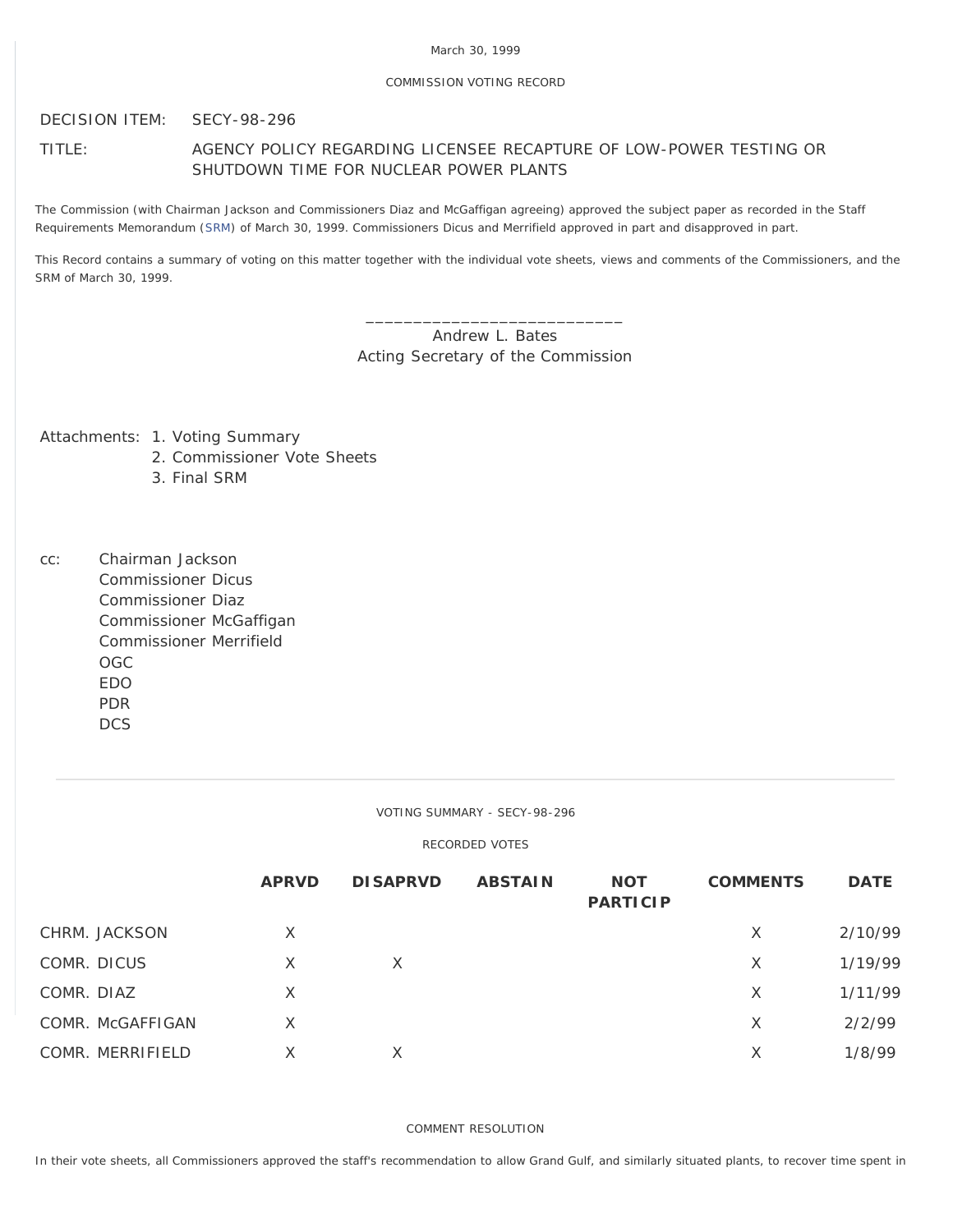low power testing within their full power operating license provided a separate full power operating license was issued. Chairman Jackson and Commissioners Dicus, Diaz, and Merrifield requested additional information on whether it is possible to also allow licensees without separate FPOLs to seek recapture of time spent in extended low power conditions through license amendment requests. All Commissioners also approved the staff's recommendation to continue to grant license amendment requests to amend the expiration dates of licenses to recover time spent in construction in cases where the 40-year license term began with the construction. Chairman Jackson and Commissioners Diaz and McGaffigan approved the staff's recommendation to deny license amendment requests to amend the expiration date of the license to recapture time spent in a shutdown condition. Commissioners Dicus and Merrifield disapproved this action and would have preferred additional information prior to deciding the issue. Subsequently, the comments of the Commission were incorporated into the guidance to staff as reflected in the SRM issued on March 30, 1999.

## Commissioner Comments on [SECY-98-296](http://www.nrc.gov/reading-rm/doc-collections/commission/secys/1998/secy1998-296/1998-296scy.html)

### **Chairman Jackson's Comments on SECY-98-296**

I approve of the staff's plans to allow the Grand Gulf Nuclear Station to recapture the time spent in low power testing within its Full Power Operating License. I also approve of allowing similarly licensed facilities to recapture the time spent between the issuance of a Low Power Operating License and a Full Power Operating License when the term of operation is based on the date of issuance of the Low Power Operating License.

I join Commissioner Merrifield in requesting a legal analysis that may provide a basis for parity within the power reactor industry with respect to the date considered to begin the term of operation (i.e. a review to determine whether, under the Atomic Energy Act [AEA], the term of operation for a given reactor plant licensee can be considered to begin with the authorization for full power operation, as opposed to the issuance of a license for low power operation). Such an analysis may provide a basis which would allow facilities licensed under Section 103 of the AEA, and whose license terms begin with the issuance of a Low Power Operation License, to recover the time spent in low power operation without violating AEA requirements (that such licenses limit the operating term to 40 years). This would be accomplished by moving the start date of the operating term to the point at which NRC authorized full power operation, thus eliminating the inequity between these facilities and AEA Section 104b licensees (which do not have fixed operating terms under the Act and, thus, can recapture such operating time without violating an AEA limit on the period of operating terms). Should the staff find no remedy for this situation within the AEA, the staff should provide, in its communication to the Commission, recommendations for legislative approaches to solve this problem (including, as appropriate, a proposed approach to correct the apparent "loophole" which exists in AEA Section 104b with respect to the unspecified term of licenses issued under this section). I approve of the continued practice of allowing licensees to recapture time spent in the construction phase into their operating licenses.

I approve of the staff's recommendation not to allow the recapture of time spent in extended shutdowns by facilities licensed under Section 104b of the AEA. Such an action would result in an inequity between AEA Section 104b facilities, for which the AEA provides no specified operating term, and those licensed under Section 103 of the AEA, which are limited to a 40-year operating term; an inequity which is not supported by the technologies employed by the respective facilities. Even if this fundamental issue of legal inequity (an inequity which is different from that described above in that it involves the recapture of time spent *during* an operating term rather than the *start date* of that term) could be overcome, expending NRC resources in support of such recapture requests could have the net effect of redirecting agency resources away from activities of greater safety benefit, as the staff could, potentially, be called upon to evaluate a variety of different shutdown durations and types. Additionally, inasmuch as many of the extended shutdowns for which recapture might be sought were the result of poor performance on the parts of licensees, I do not find a compelling basis for pursuing such an initiative (with its attendant resource implications). In general, I believe that the *possibility* of an extended shutdown due to failures to meet regulatory requirements or the discovery of a limiting safety issue differs little from the *certainty* of refueling outages in terms of what may be expected in the course of operating a nuclear power plant (i.e. both types of outages represent losses of generation which were, or should have been, foreseen and accepted by prospective licensees when considering whether to proceed with construction of a facility). Thus, I find little motivation for considering the recapture of time spent in either of these non-power-producing conditions (extended shutdowns or refueling outages). Licensees seeking such additions to their terms of operation could do so under the auspices of the License Renewal Rule, for which the necessary NRC infrastructure has been established.

#### **Commissioner McGaffigan's Comments on SECY-98-296**

I approve the recommendation to grant the Grand Gulf license amendment request to amend the expiration date of the license to recover the time spent in an extended low-power testing condition before receiving the FPOL.

I approve the recommendation to grant similar requests from other licensees provided that 40-year license term began with the LPOL and a separate FPOL was issued.

I approve the recommendation to continue to grant requests to amend the expiration date of the license to recover time spent in construction in cases where the 40-year license term began with the construction date.

I also approve the recommendation to deny granting license amendment requests to amend the expiration date of the license to recover time spent in a shutdown condition. In addition to the staff's reasoning for denying such license amendment requests, I would note the clear possibility that allowing recovery of time spent in a shutdown condition would, in many circumstances, constitute a policy of rewarding licensees for poor performance. It also strikes me that allowing recapture of time spent in a shutdown condition could create undesirable complexities for license renewal aging determinations.

#### **Commissioner Merrifield's Comments on SECY-98-296**